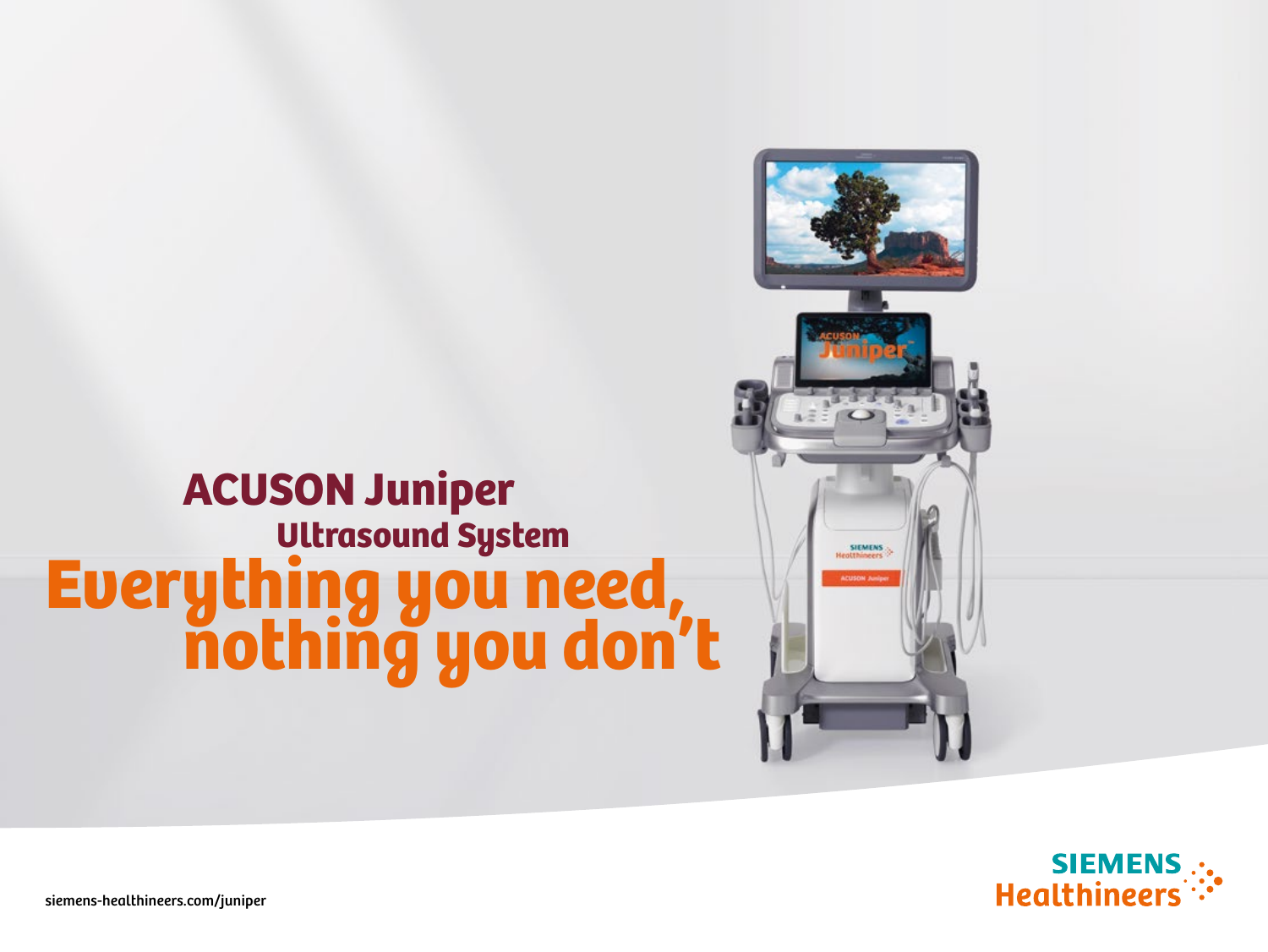# Helping you transform care delivery

Higher patient volumes. Larger patient sizes. Limited diagnostic certainty. In the face of these trending challenges, you need a reliable ultrasound system that can consistently deliver high-quality images across disease states—a system with optimized accessibility, expanded applications, and ease of use.

Created with these needs in mind, the ACUSON Juniper empowers you to image every patient, knowing you have the clinical information necessary for confident decision-making. Small on the outside, yet big on the inside, the system is designed to adapt to your everyday clinical and workflow challenges.

When form and function meet, the result is the ACUSON Juniper, an ultrasound system that is smaller, more powerful, and capable of accommodating virtually all patients.

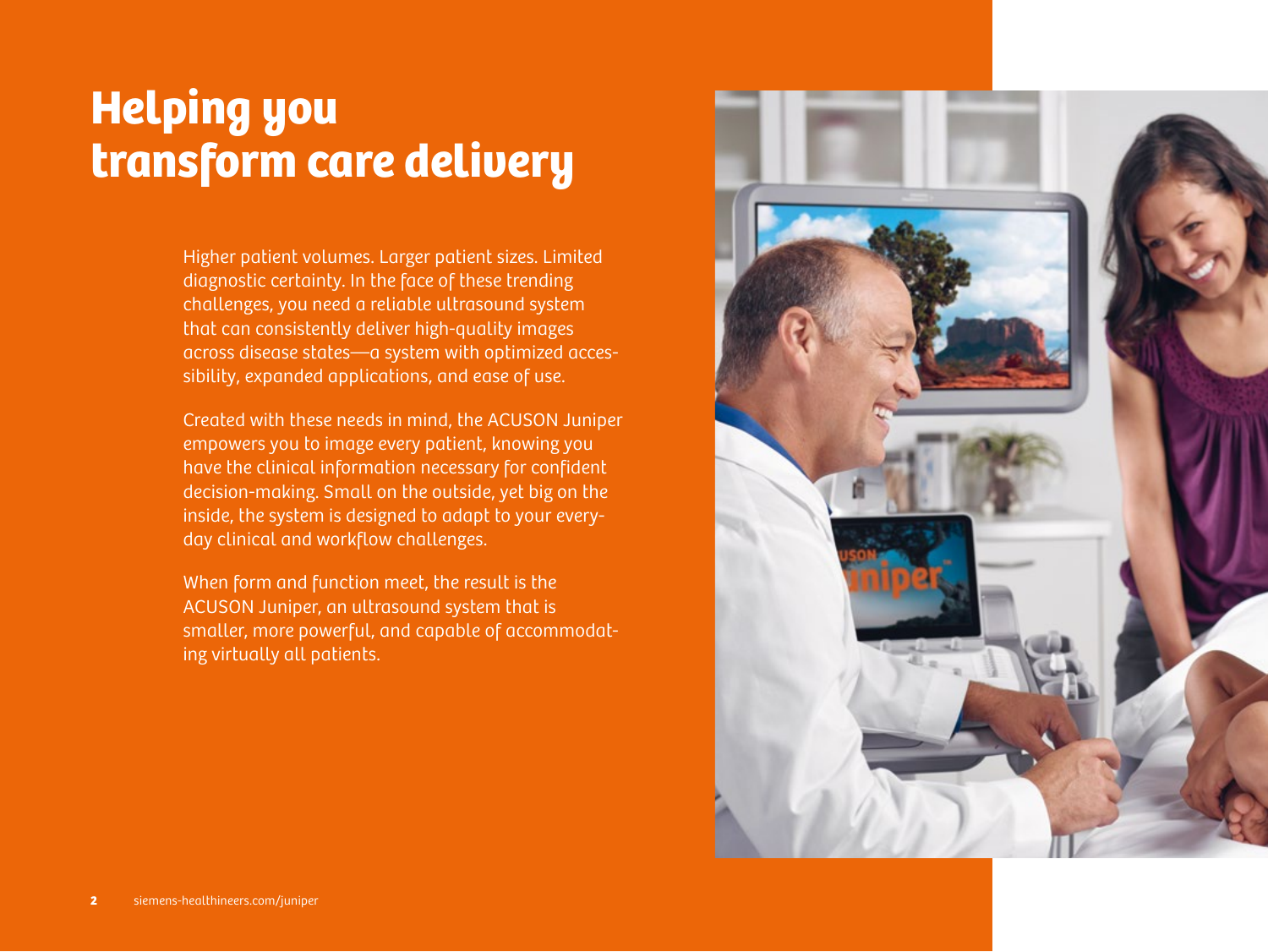

# The ever growing burden of liver disease

Worldwide **1.9 billion** adults are **overweight\*** and **600 million**  are **obese\*.**



Ultrasound professionals are faced with a patient population that is increasingly harder to scan. Imaging at greater depths is needed to provide higher levels of diagnostic confidence.

Globally, **liver cirrhosis** has increased by **20 percent** in the last 10 years\*.



Millions of people are at risk of developing liver disease from obesity, alcohol abuse, and Hepatitis. However, patients usually show no symptoms until the very late stages. Using ultrasound as a non-invasive test for liver disease can help assess liver tissue stiffness within minutes.

### **Liver biopsies** are **costly** and carry potential **complications**.



Non-invasive technologies, such as shear wave elastography, produce instant results and potentially reduce healthcare costs by avoiding possible complications from infections caused by interventional procedures\*\*.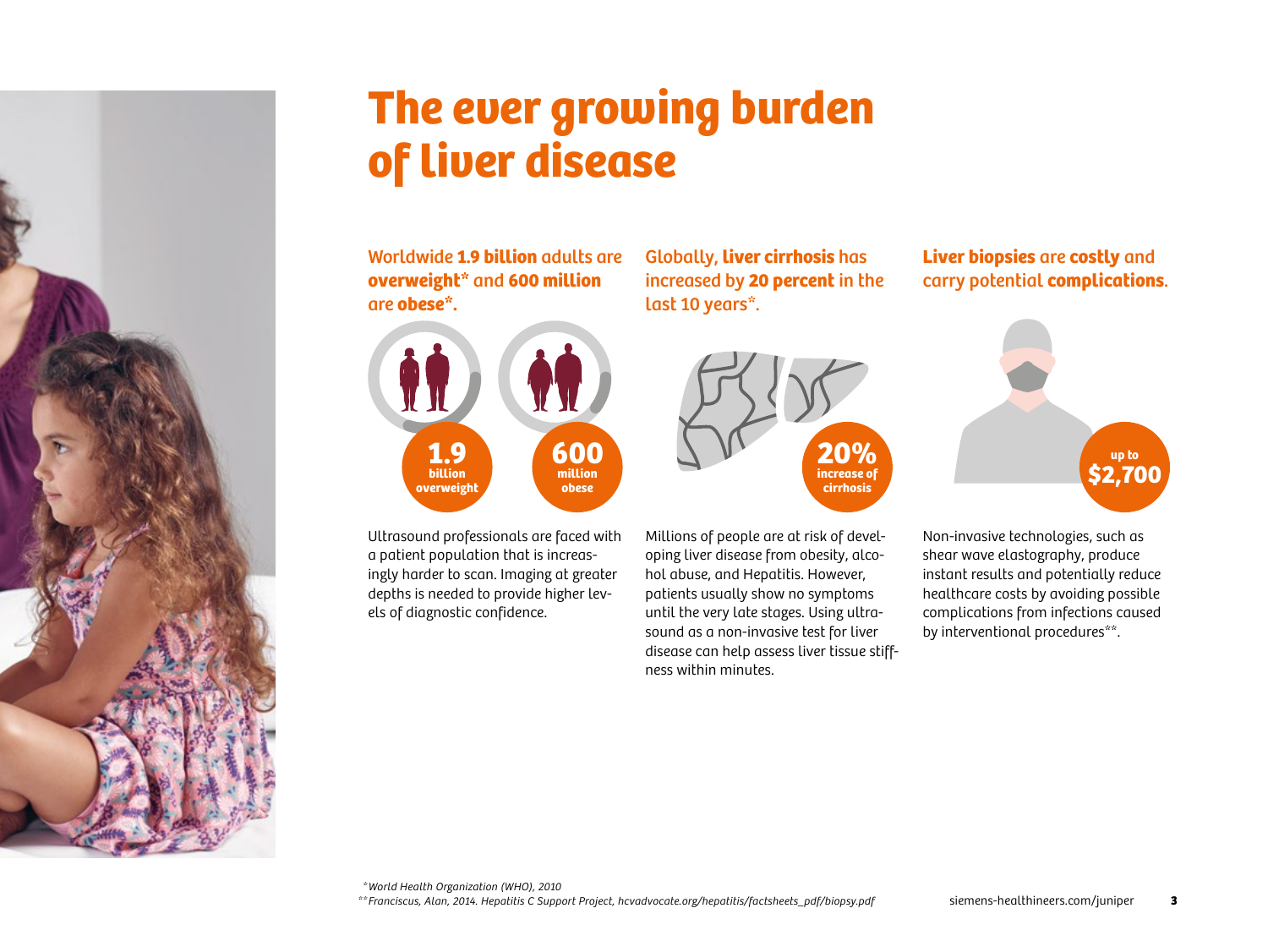# Everything you need, nothing you don't

### Small on the outside, yet big on the inside.

ACUSON Juniper is powered by a completely new platform, designed from the ground up to offer high-fidelity transmit and receive acoustic signals that greatly reduces noise and offers premium image quality and industry leading elasticity solutions.

### Where form and function meet.

Performance comes at no cost to the functional design of the system. ACUSON Juniper offers one of the smallest market footprints in its class, effortless maneuverability, 5 active transducer ports and a simple, intuitive and highly customizable control panel.

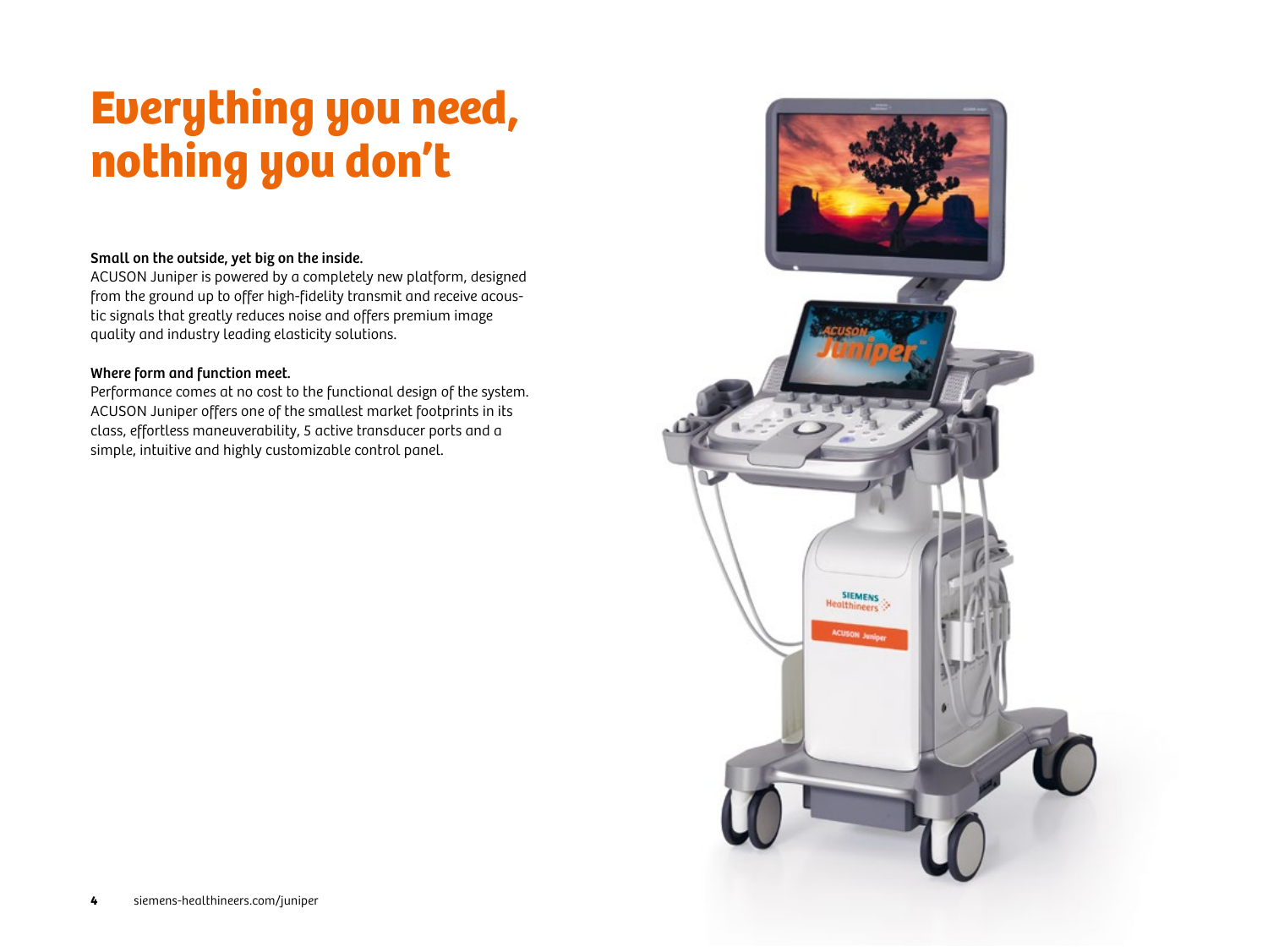# Where form meets function

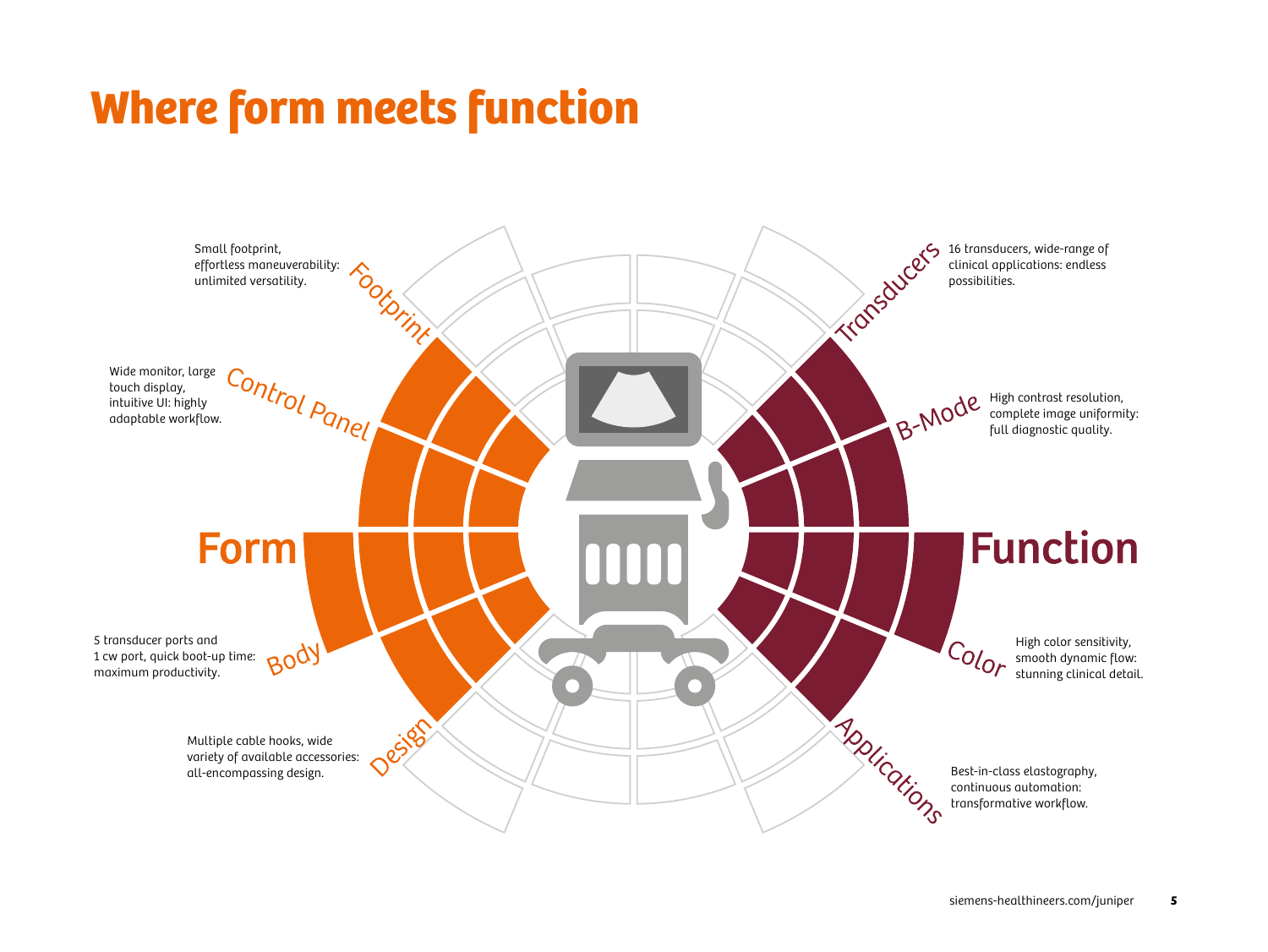# Focus on what matters most

Move easily between exams, patients, and spaces while still benefiting from remarkable system performance with the ACUSON Juniper system. The 6 ports, including 5 active transducer ports and 1 CW port, support multiple clinical applications as you move about your day. Designed with intent, the system adjusts easily to individual working preferences—pull the lightweight system from the front or back as you move between exams, tilt the monitor up or down as needed for your height, or rotate the control panel left or right depending on the patient bed location.

Up to **36% smaller** than other systems in the same class, the **ACUSON Juniper** fits into virtually any hospital room. Weighing **only 76 kg (168 pounds)**, making it one of the lightest and easiest to maneuver Ultrasound system in its class.

![](_page_5_Figure_3.jpeg)

![](_page_5_Picture_4.jpeg)

#### Control Panel

Support greater workflow personalization with a simple, intuitive control panel and tiltable, highly customizable 13.3-inch touch screen. Able to be optimized for space availability, convenience, and user preference, the system's 90° right and left rotation allows flexibility and improved transducer connector positioning.

![](_page_5_Picture_7.jpeg)

### The Footprint

ACUSON Juniper offers powerful capabilities in one of the industry's smallest ultrasound systems. Able to fit in virtually any hospital room, the system is up to 36% smaller and weighs an average of 27% less than other systems in its class.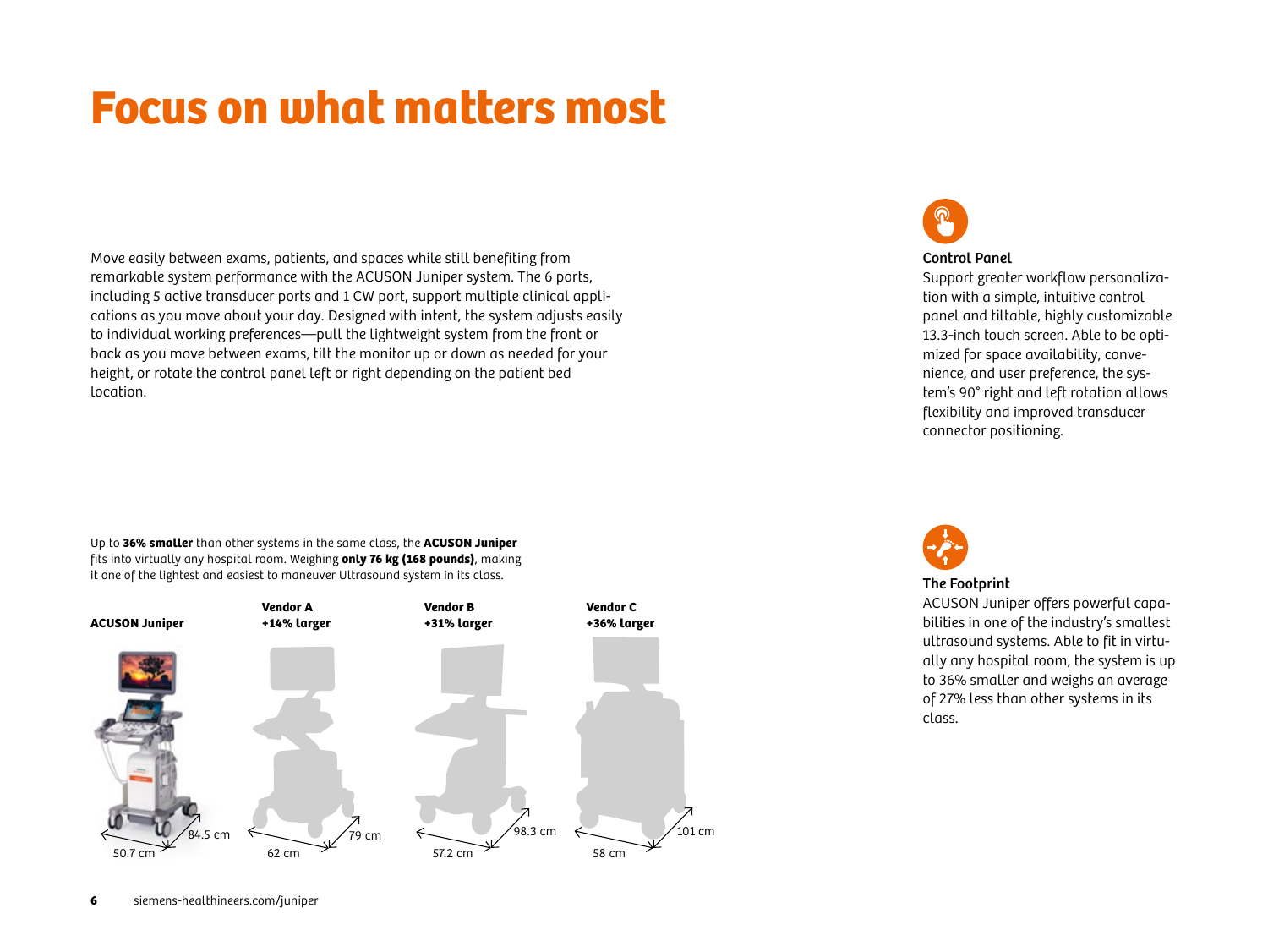![](_page_6_Picture_0.jpeg)

21.5-inch LED monitor highly adjustable transition for optimal ergonomic positioning toward, away and side-to-side.

![](_page_6_Picture_2.jpeg)

13.3-inch high resolution tiltable touch panel with rapid response technology, allows for quick and accurate key selection.

![](_page_6_Picture_4.jpeg)

90° right and left ration allows the user the flexibility of choosing the transducer connectors position.

![](_page_6_Picture_6.jpeg)

Front and back handle for effortless maneuverability. Individual Castor lock control on all four wheels.

![](_page_6_Picture_8.jpeg)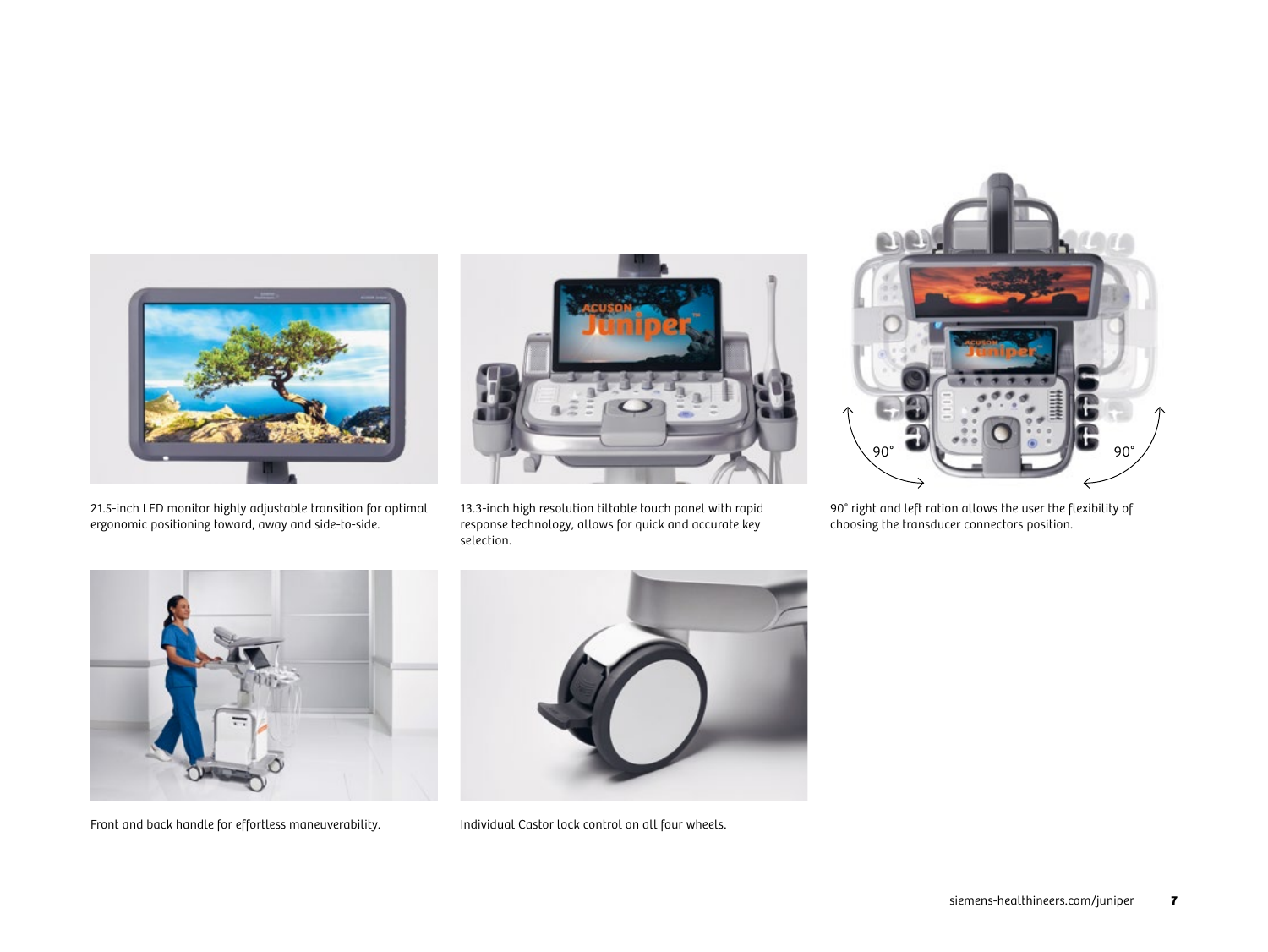# Focus on what matters most

Among the quietest ultrasound systems in its class on the market, the ACUSON Juniper allows a comfortable room environment and redefines adaptability, meeting staff preferences with ease so you can focus on what matters most—your patient.

![](_page_7_Picture_2.jpeg)

### Design

The control panel supports a clean and sterile environment with its customized disposable skin. Several cable hooks are available to support better cable management and efficiency.

![](_page_7_Figure_5.jpeg)

![](_page_7_Figure_6.jpeg)

![](_page_7_Picture_7.jpeg)

### Body

With 5 active transducer ports and 1 pencil port, the ACUSON Juniper is always ready to scan with little to no setup time. This system is designed for a stress-free environment with a sound pressure of only 28 decibels.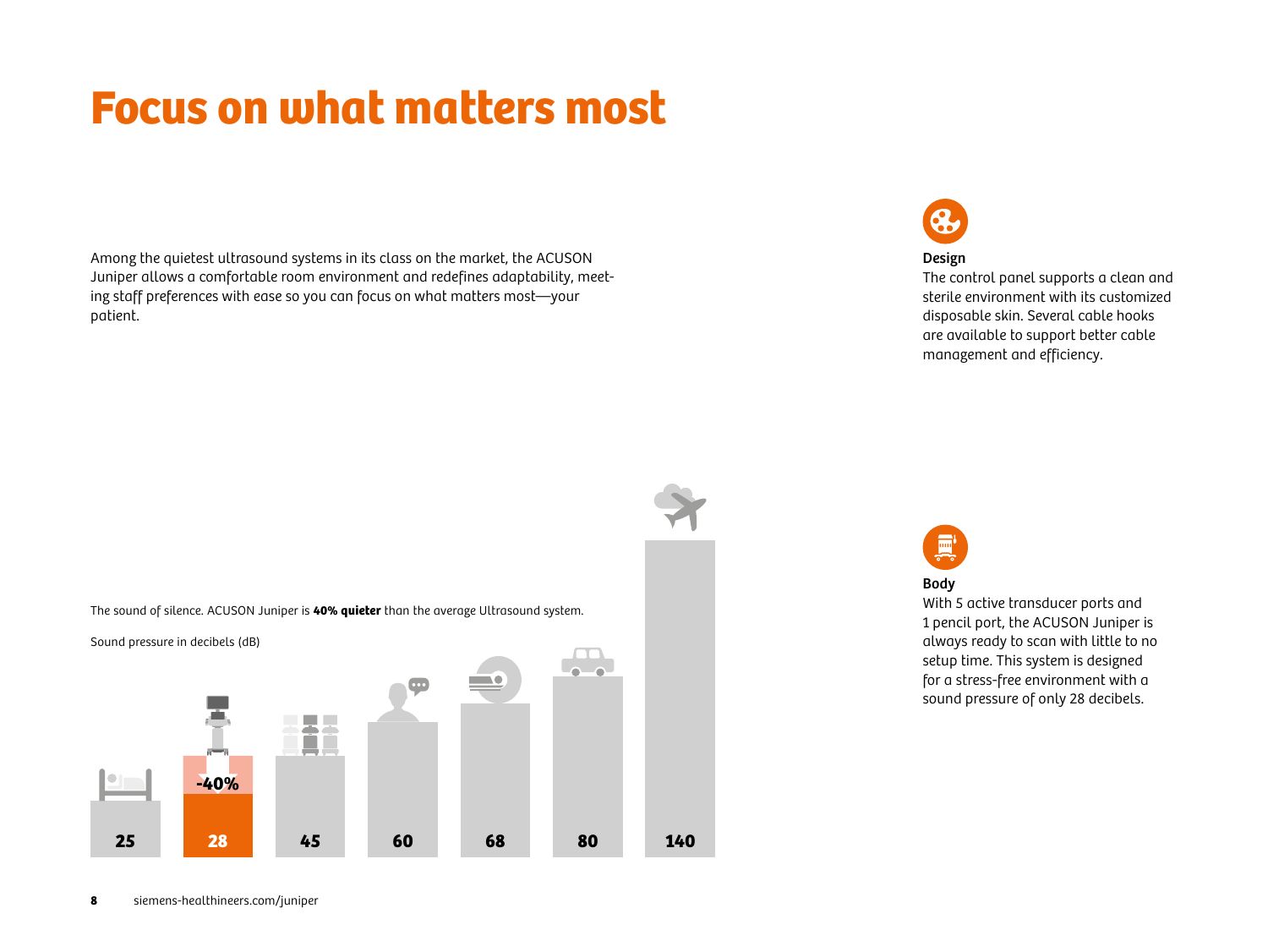![](_page_8_Picture_0.jpeg)

Customized disposable skin keeps the control panel clean and sterile.

![](_page_8_Picture_2.jpeg)

Purposeful cable management hooks—several hooks available for a clean, cable free environment.

![](_page_8_Picture_4.jpeg)

Everything made with intent, including utilities storage basket, magnetic storage bin, and transducer holders.

![](_page_8_Picture_6.jpeg)

Efficient workflow with 5 active transducer ports and 1 CW port. ECG cable connector, DVD writer and physio port.

![](_page_8_Picture_8.jpeg)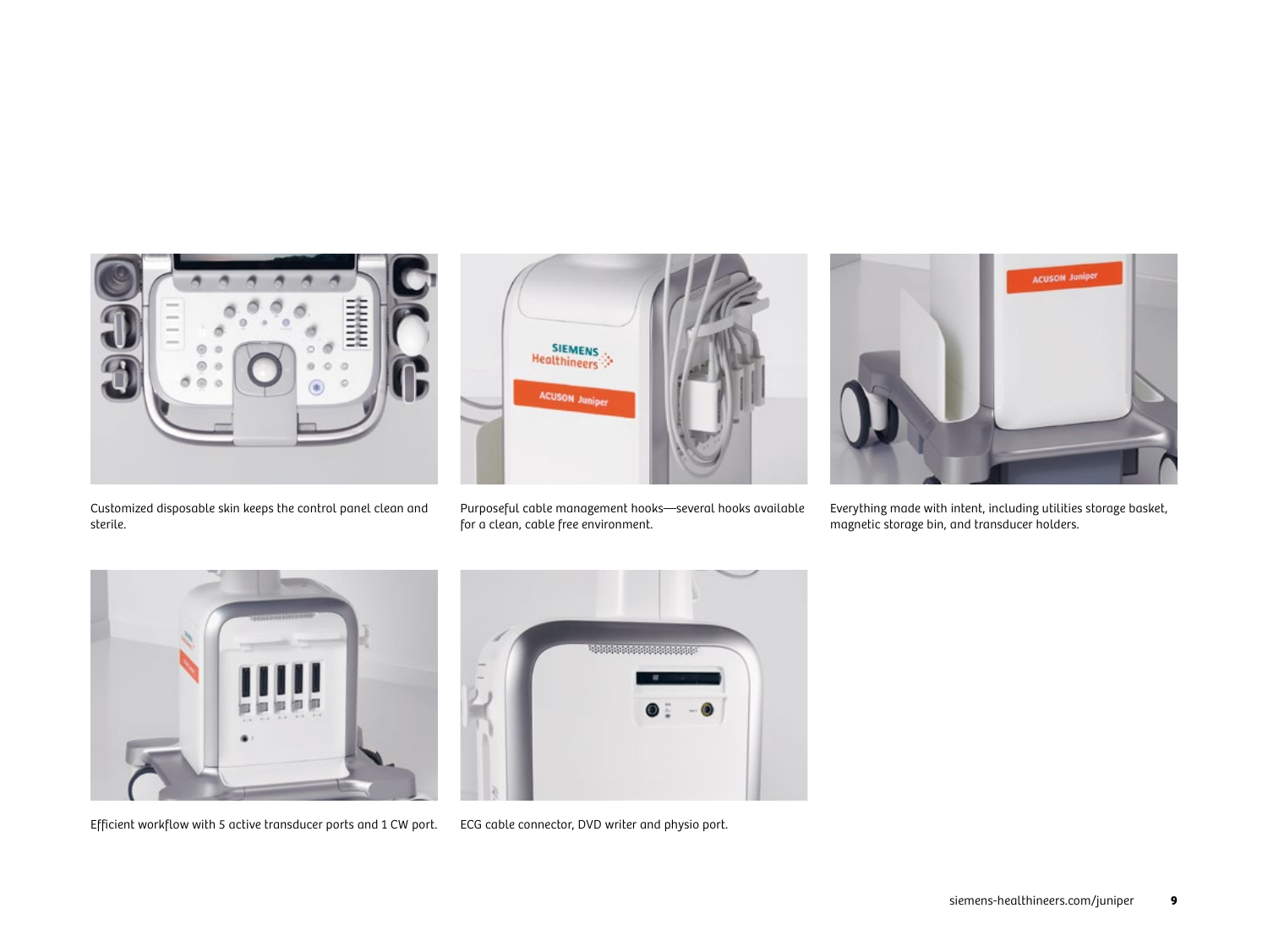# Image every patient

Routinely delivering high-quality care means scanning virtually every patient regardless of their size, weight, or condition. With its clinical versatility and industryleading tissue elasticity imaging, the ACUSON Juniper enables you to expand your ultrasound clinical and service offerings across virtually all patient and case types.

The system's wide variety of clinical solutions and fast image acquisition can improve diagnostic confidence across all departments, from radiology, interventional radiology, and urology to cardiovascular, orthopedic, and obstetrics/gynecological imaging.

![](_page_9_Picture_3.jpeg)

#### **Transducers**

Cover a wide range of clinical needs with 16 transducers that deliver the versatility to expand clinical offerings.

![](_page_9_Picture_6.jpeg)

![](_page_9_Picture_8.jpeg)

Shared Services Applications Women's Health Applications Cardiac Applications

![](_page_9_Picture_10.jpeg)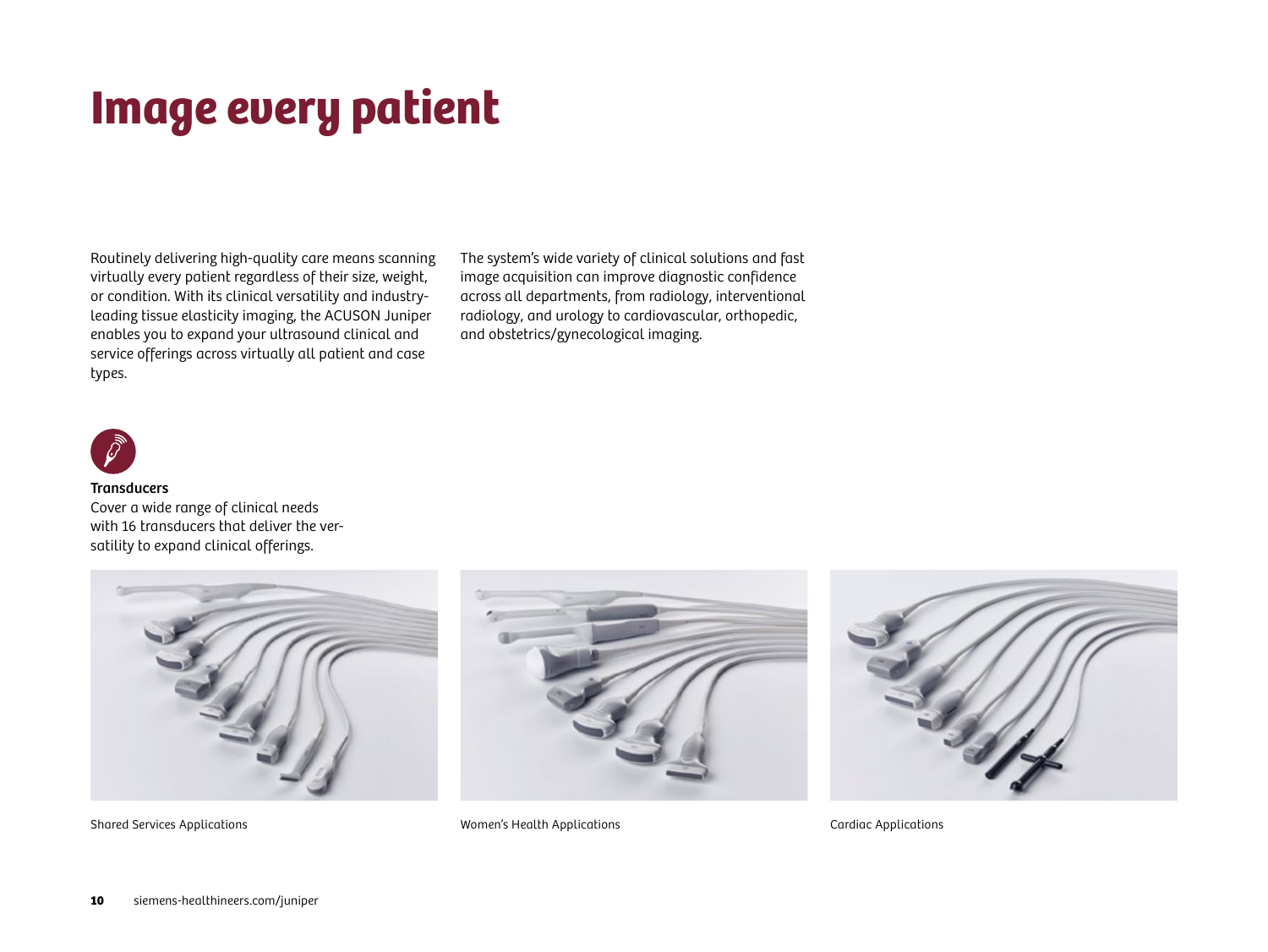![](_page_10_Picture_0.jpeg)

### **B-Mode**

High contrast resolution, complete image uniformity: full diagnostic quality.

![](_page_10_Picture_3.jpeg)

Complete homogeneous liver texture from the near to the far field with a well-balanced pixel pattern and sharp border delineation.

![](_page_10_Picture_5.jpeg)

Improved tissue differentiation and border detection, as with this gall bladder mass, using Dynamic TCE tissue contrast enhancement technology.

![](_page_10_Picture_7.jpeg)

This image of a fetal profile shows excellent contrast resolution and visualization of subtle tissue differences using eSieImage Multiparametric Optimization, without having to adjust any of the gain controls.

![](_page_10_Picture_9.jpeg)

A simple and intuitive control panel allows the users to easily adjust the imaging parameters, resulting in increased speed and work flow efficiency.

![](_page_10_Picture_11.jpeg)

Single crystal technology improves diagnostic confidence while performing dynamic cardiac scans as demonstrated in this view of the four chamber heart.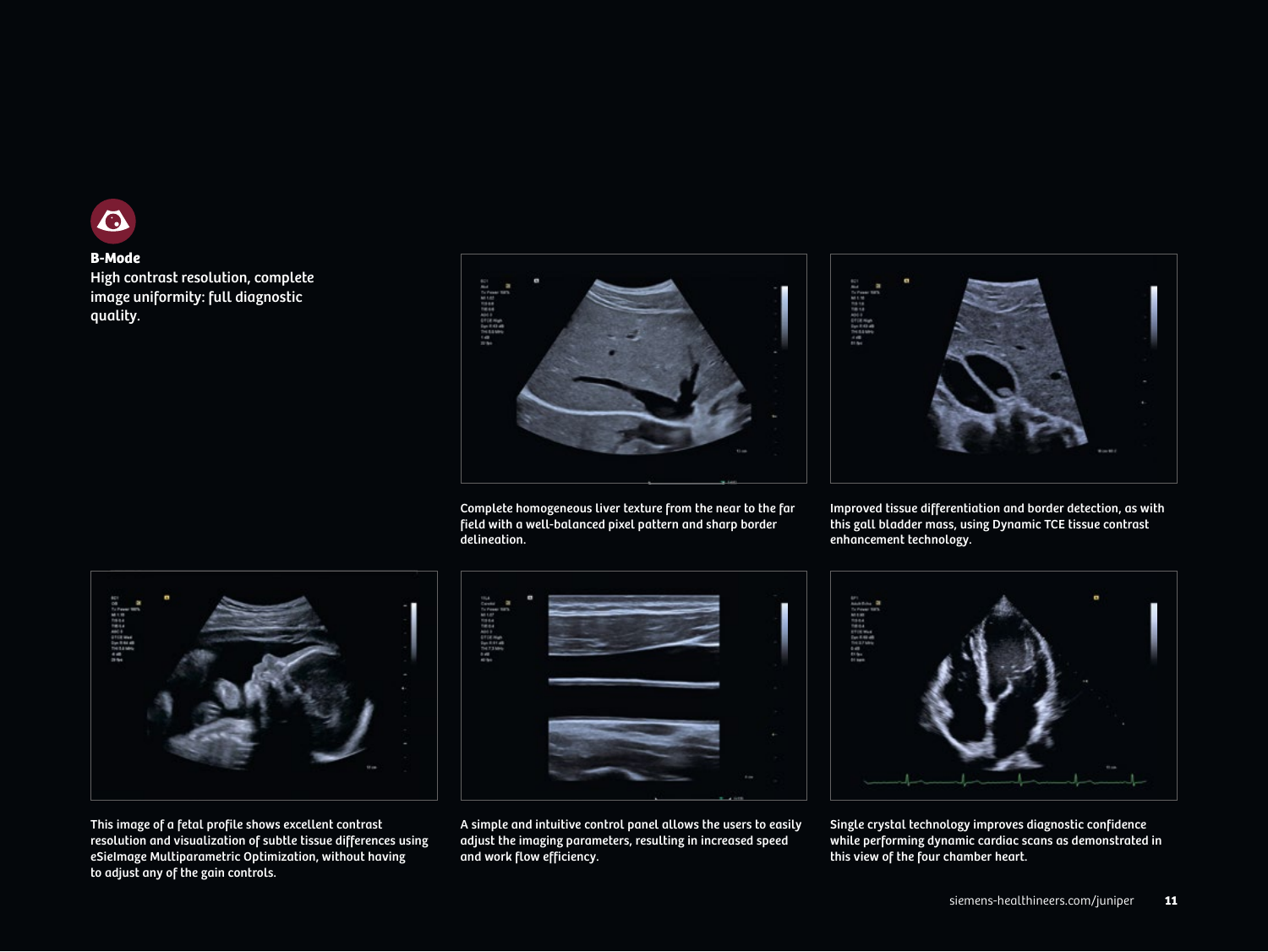# Image every patient

The ACUSON Juniper delivers consistency and repeatability for your clinical environment by guiding the user on what views are required and what else they need to do to get a complete study. Reduce motion artifacts and noise while simultaneously enhancing color sensitivity with Dynamic Persistence and color Auto Flash Artifact Suppression technologies.

![](_page_11_Figure_2.jpeg)

### $\mathbb{Z}$

### **Color**

Improve diagnostic confidence with exceptional color resolution and with improved physiological representation of color while reducing color flash artifact.

![](_page_11_Picture_6.jpeg)

### **Applications**

Offers the ability to measure tissue elasticity imaging with a click of a button using our best-in-class Virtual Touch quantification and eSie Touch elastography. The system helps to reduce operator variability, improves accuracy and gives greater consistency in reporting through several automated tools.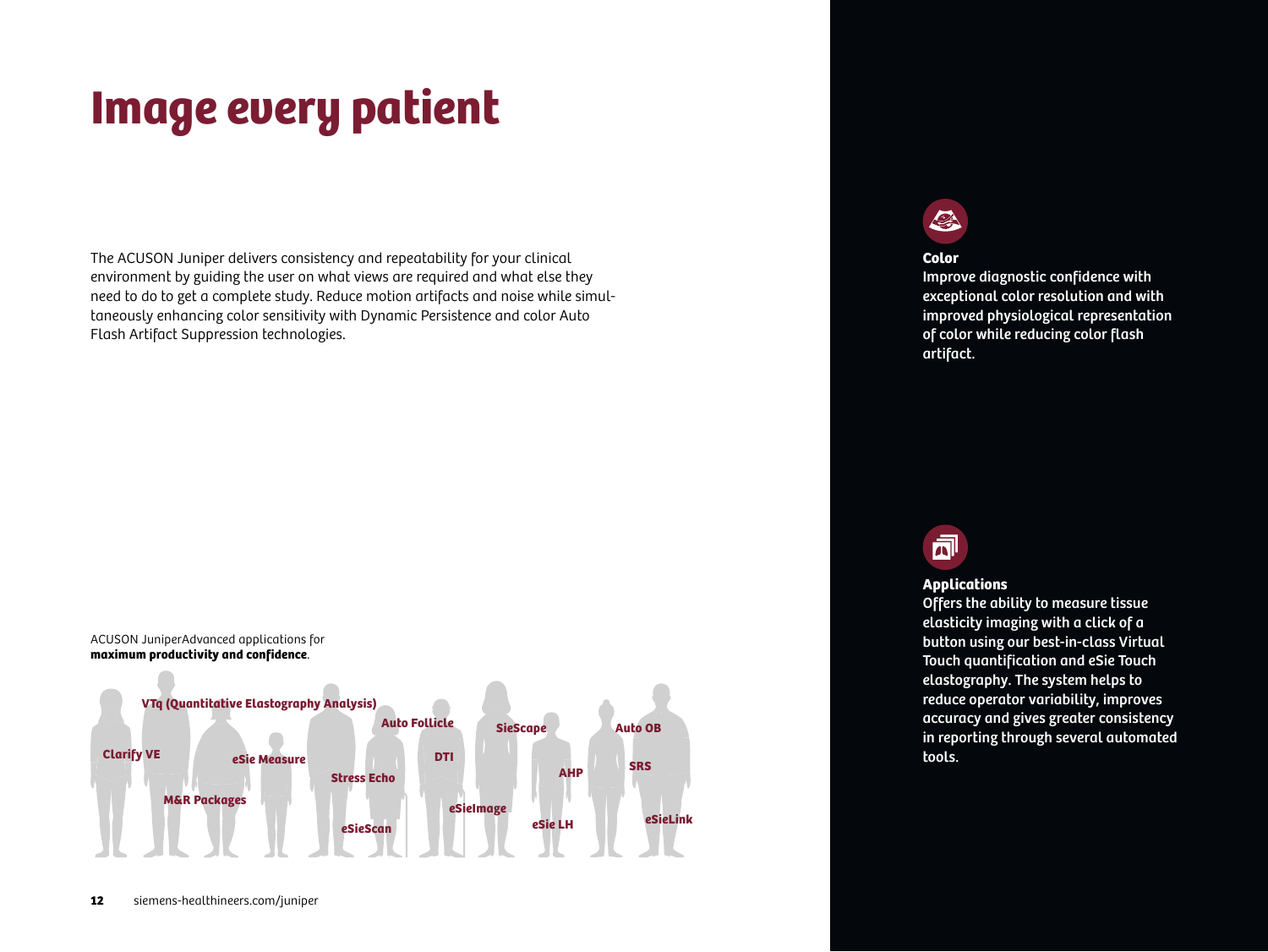![](_page_12_Picture_0.jpeg)

The perfusion of the renal cortex can be seen here using our color Doppler with Auto Flash Artifact Supression technology.

![](_page_12_Picture_2.jpeg)

Dynamic Persistence and Auto Flash Artifact Supression technologies help reduce tissue motion and color Doppler artifact, shown in this image of the IVC and duplicated right renal artery.

![](_page_12_Picture_4.jpeg)

A small mitral valve regurgitation is seen with our True Fidelity color Doppler technology.

![](_page_12_Picture_6.jpeg)

Reproducible, reliable and detailed tissue stiffness information can be quickly and easily obtained using our one touch Virtual Touch quantification technology.

![](_page_12_Picture_8.jpeg)

Automated measurement of volume and ejection fraction for LV and LA function in 2D echo using eSie Left Heart.

![](_page_12_Picture_10.jpeg)

3-Scape 3D shows a detailed representation of the gallbaldder pathology seen here.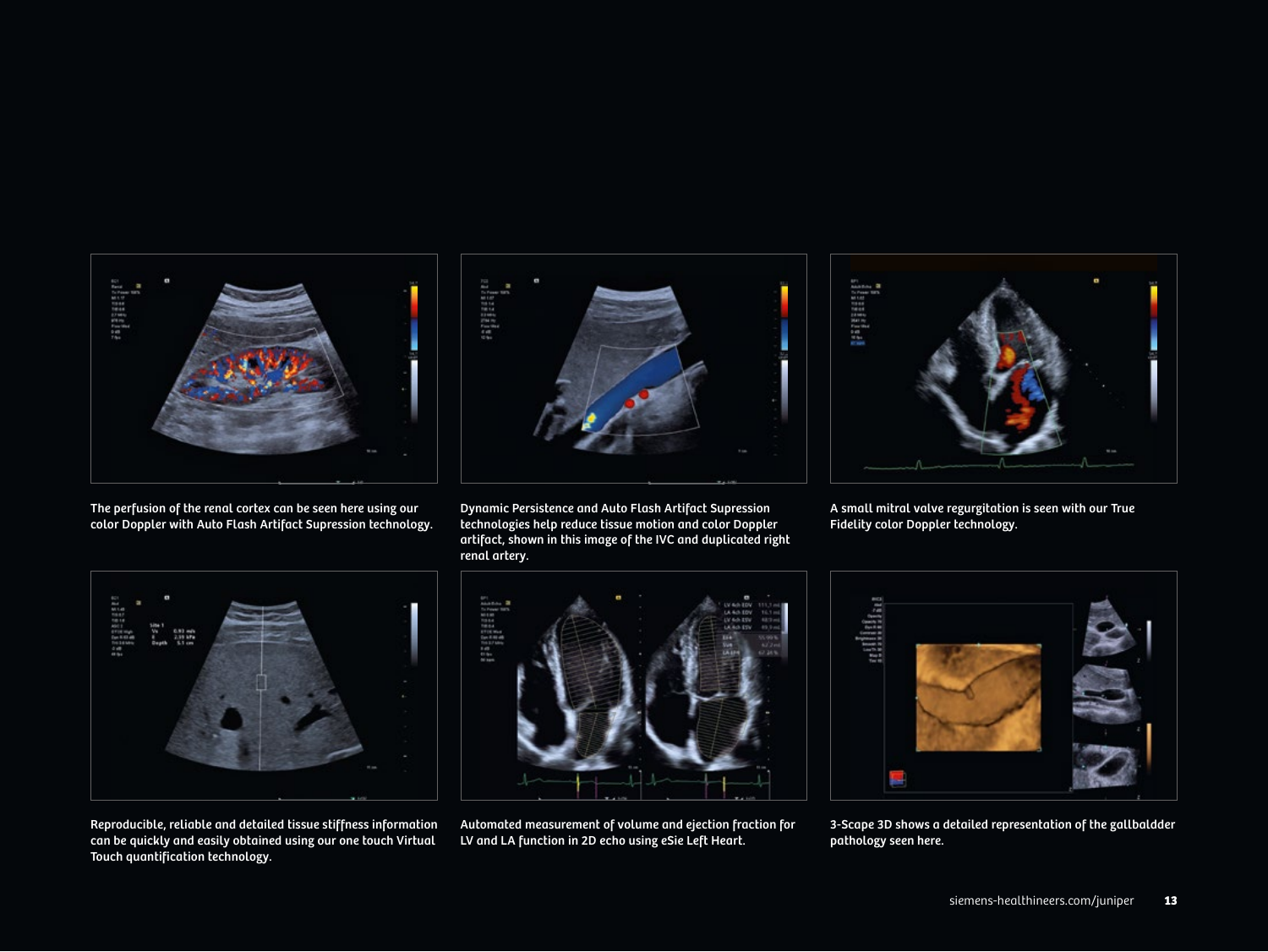# Where form meets function

### **Functional Performance**

- Shear wave elastography imaging
- Comprehensive measurements package
- 16 new transducers to cover all clinical applications
- New front-end, beamformer and backend engines for improved contrast resolution, plunkability, sensitivity and specificity

![](_page_13_Picture_6.jpeg)

### **21.5" LED monitor**

Highly adjustable for maximum operator adaptability

**13.3" touch display** Smart UI for quicker scan settings and protocols

### **Lightweight maneuverability**

One of the easiest systems to maneuver, weighing only 76 kilos (168 pounds), and with both rear and front handles

**Intuitive control panel** Customizable height, angle and keys

### **Purposeful cable management hooks**

Several hooks available for a clean, cable free environment

### **Multiple transducer ports**

Efficient workflow with 5 active transducer ports, 1 pencil cardiac port and 2 physio ports

**Quiet, stress-free environment**

Bedroom-like sound level, 40% quieter than average

### **Every detail designed to maximize productivity**

Multiple storage bins available as well as space for easy installation of peripherals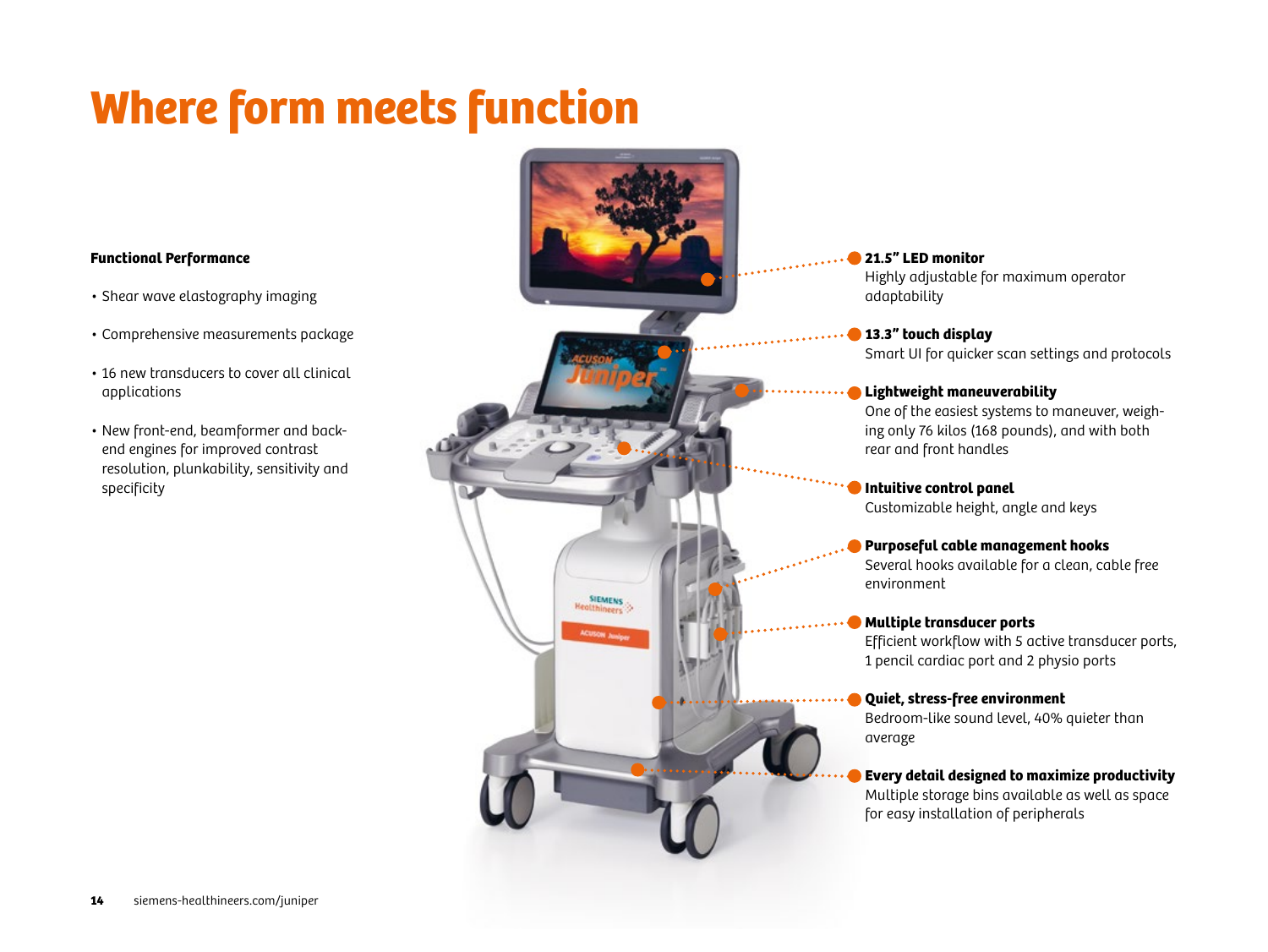# Reliable support

### Service: Remote assistance technology

You need to know that you have access to support when and where you need it. With eSieLink Remote Assistance technology, you get just that so you can work more confidently. eSieLink enables fast problem resolution and overall increased productivity.

### Cloud-based network for imaging fleet management

teamplay is a cloud-based network that brings together healthcare professionals in order to advance medicine and human health as a team effort. Be it an institution, hospital chain, or integrated delivery network, transparency of performance is key to its success. teamplay brings this transparency to the imaging fleet. With its built-in multivendor support, it grants instant access<sup>1</sup> to fleet statistics. And more crucially, it empowers healthcare professionals to identify improvement potential on all levels of execution.

![](_page_14_Figure_5.jpeg)

![](_page_14_Picture_6.jpeg)